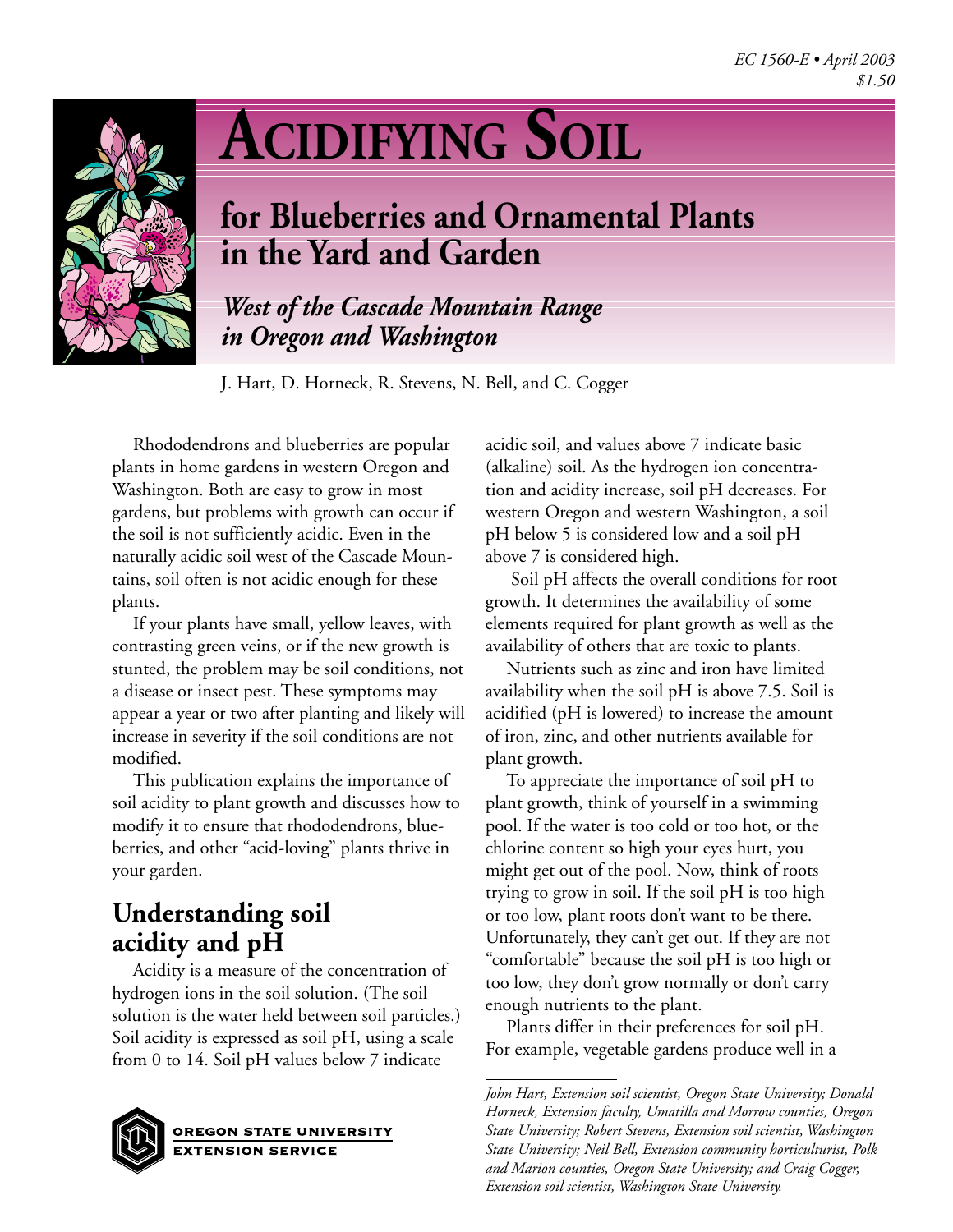soil pH of 6.5, and lawns grow well in a pH of 6.0. "Acid-loving" plants such as azaleas, blueberries, and rhododendrons require a soil pH below 6 and preferably below 5.5. Refer to Table 1 for suggested soil pH for selected plants.

Soil acidification occurs naturally west of the Cascade Mountains. Winter rainfall leaches chemical compounds called bases (primarily calcium and magnesium) from the soil, making the soil acidic. The bases are leached into the groundwater, causing "hard" well water. The natural process of soil acidification is accelerated by the use of some nitrogen fertilizers, crop removal, and other gardening practices.

Rather than lowering soil pH, gardeners west of the Cascades usually need to increase it by adding lime. The only plants that normally require soil acidification in western Oregon and Washington are azalea, blueberry, rhododendron, and possibly camellia and dogwood. Some maples, sweet gum, a few oaks, and some conifers do not grow well in soil with pH above 6.5.

## **Determining the need for soil acidification**

Plants are excellent indicators of the need for soil acidification. Several symptoms are exhibited when the soil pH is too high for a plant. A common symptom is smaller-than-normal leaves that are pale green or yellow (chlorotic) except for prominent, green veins (Figure 1). The plants also may have brown leaf edges. New growth is affected first.

These symptoms are caused by iron deficiency when soil pH is higher than optimum for the plant. The plant cannot obtain enough iron from the soil for normal growth. Iron deficiency can cause plants to perform poorly and eventually die.

Nitrogen and sulfur deficiencies also cause leaves to turn yellow. However, leaves affected by these deficiencies do not have contrasting green veins. Deficiencies of nitrogen and sulfur are uncommon in ornamental plants. As with iron

> deficiency, the new growth of sulfur-deficient plants is affected first. Nitrogen deficiency is seen first in older leaves. If an application of nitrogen or sulfur does not affect plant color, consider iron deficiency, and hence high soil pH, as a possible cause of yellow leaves.



*Figure 1.—Normal blueberry leaf (left) and iron-deficient leaf (right). Note the pale green leaf area and contrasting green veins on the irondeficient leaf.*

**Table 1.—Suggested soil pH for common home garden and landscape plants in western Oregon and Washington.**

| Plant                                  | Suggested soil<br>pH range |
|----------------------------------------|----------------------------|
| Annual landscape plants                | 6.0 to $7.0$               |
| Azalea                                 | 4.5 to 5.5                 |
| Blueberry and cranberry                | 4.5 to 5.5                 |
| Blue hydrangea                         | 4.5 to $6.0$               |
| Camellia                               | 5.0 to 6.5                 |
| Dogwood                                | 5.2 to 6.0                 |
| Fruit trees                            | 6.0 to $7.0$               |
| Grapes                                 | 5.5 to 6.5                 |
| Herbaceous ornamentals                 | 6.0 to $7.0$               |
| Lawns                                  | 5.5 to 8.0                 |
| Muskmelons, garlic, and cauliflower    | 6.5 to 7.5                 |
| Rhododendron                           | 4.5 to 5.5                 |
| Shade trees                            | 5.0 to 6.5                 |
| Vegetable gardens                      | 6.0 to $7.0$               |
| Woody shrubs and vines                 |                            |
| such as roses, forsythia, and clematis | 5.5 to 7.0                 |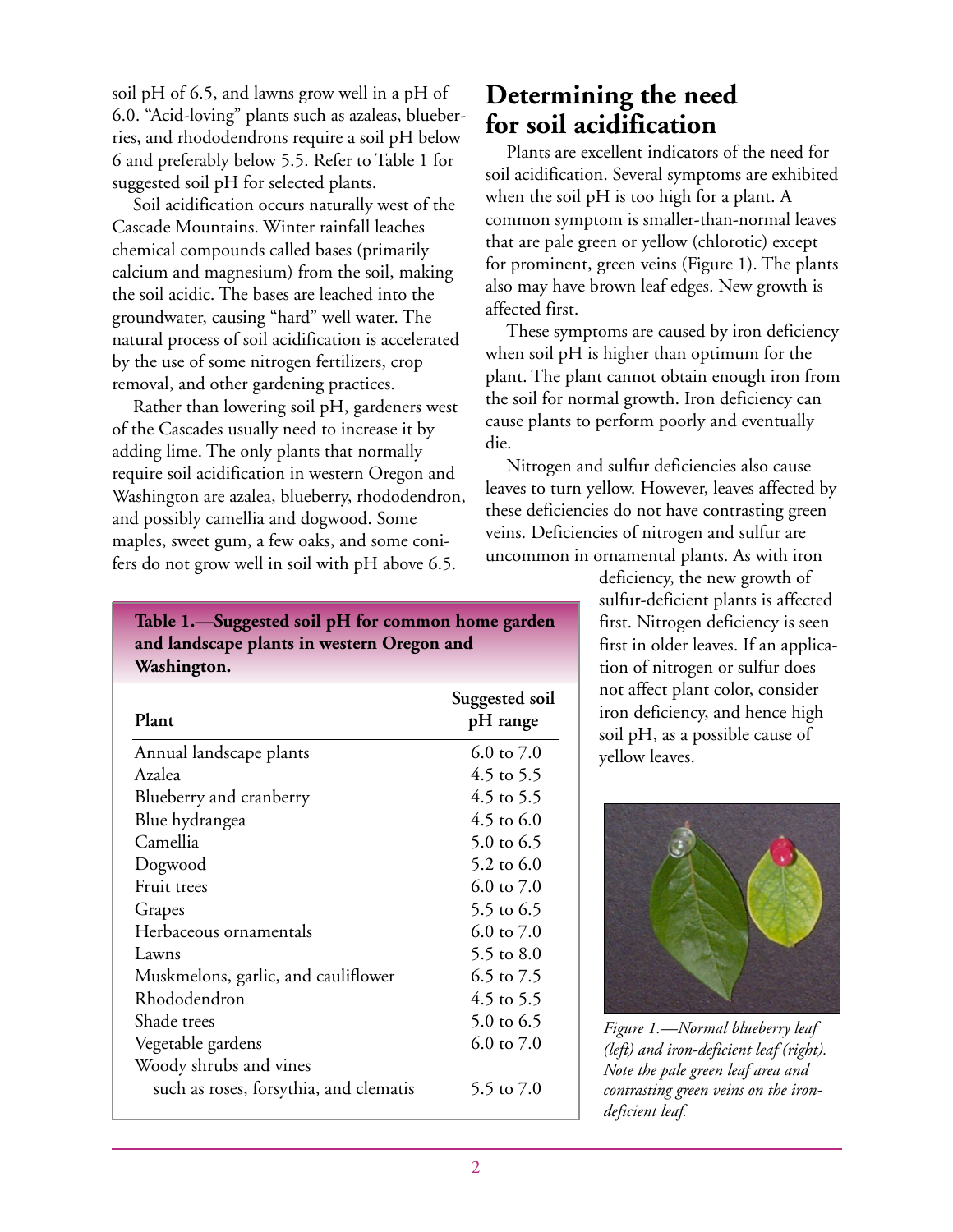Excessive sunlight and a lack of water also can cause leaves to turn yellow (Figure 2). If the yellow color is predominantly on the south or west side of a plant, excessive sunlight or stress from lack of water may be the cause. Solving these problems may involve moving the plant or adjusting your watering schedule.

Because yellow leaves can be caused by several factors, do not start a program to acidify your soil based on plant symptoms alone. If you suspect a pH problem, have your soil tested by a commercial laboratory. Any soil-testing laboratory will determine soil pH for a small fee, generally less than \$10. A list of laboratories is available from your county office of the OSU Extension Service and on the Web (see "For more information," page 6).

The first step in soil testing is to collect a soil sample. Collect soil from several locations, combining the soil in a single container. For more information, see EC 628, *Soil Sampling for Home Gardens and Small Acreages.*

Soil-test kits based on color solutions are available at many garden centers. While they can provide an estimate of soil pH, the results often are not accurate enough to serve as a guide for soil acidification. The solutions usually degrade with time and heat, and matching the color of the soil–solution mixture with the kit's color chips can be a challenge. A laboratory analysis is a better way to determine soil pH.

## **Acidifying materials**

Two types of material can be used for soil acidification: elemental sulfur, which yields relatively rapid results, and nitrogen fertilizer, which acts more slowly. If soil acidification is needed, most homeowners want quick results, so elemental sulfur is the best option. If a decrease in soil pH of only 0.2 or 0.3 unit is desired, nitrogen fertilizer can be used.

Aluminum sulfate also lowers soil pH, but we do not recommend its use because of potential harmful side effects (aluminum toxicity to plant roots), which can significantly reduce plant growth.



*Figure 2.—Yellowed leaves do not always indicate that the soil pH is too high. This rhododendron is growing in soil with a pH of 5.4. Always check the soil pH before deciding to acidify your soil.*

#### **Elemental sulfur**

The most rapid reduction in soil pH is achieved by using elemental sulfur. When elemental sulfur (S) is mixed with the soil, naturally occurring bacteria, thiobacillius, oxidize it. The oxidation creates sulfuric acid in the soil solution, thus reducing soil pH. For the process to work properly, you must mix the elemental sulfur with the soil.

If your soil pH is below 6.5, further acidification can be accomplished fairly easily with elemental S. For example, in research conducted near Wilsonville, Oregon, a single application of 45 pounds of S per 1,000 square feet was made to a loam soil with a pH of 5.7 and 3.5 percent organic matter. After 2 years, the soil pH was reduced to and stabilized at pH 5.1.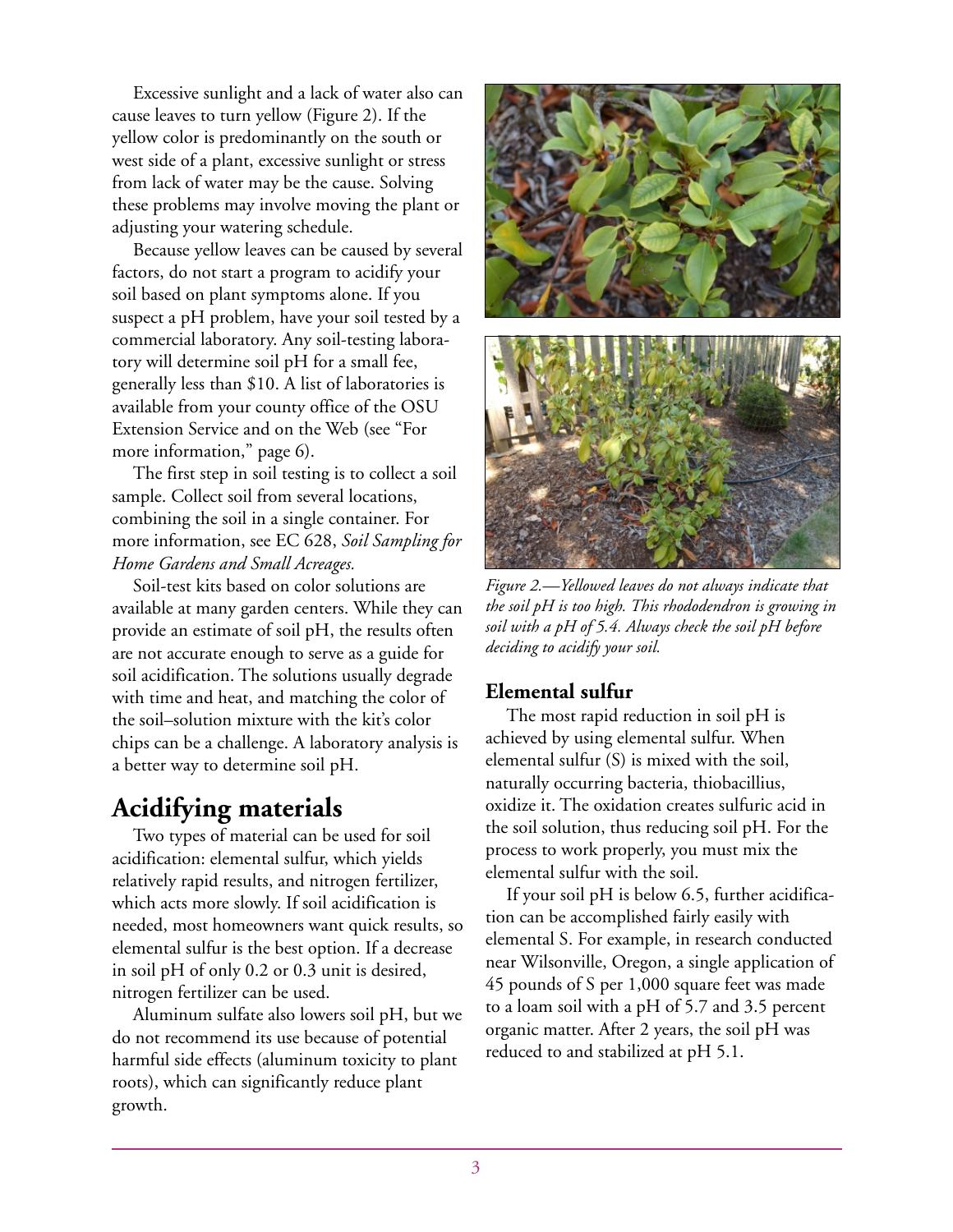### **Acidifying fertilizers**

Fertilizers that contain the ammonium  $(\mathrm{NH}_4)$ form of nitrogen, such as ammonium nitrate, urea, ammonium phosphate, and ammonium sulfate, will acidify soil. Soil bacteria change the ammonium form of nitrogen to the nitrate  $(\text{NO}_3^-)$  form. A by-product of the process is hydrogen (H+ ) ions, which acidify soil.

Ammonium nitrate and urea are about equal in their ability to acidify soil. Ammonium sulfate is the most acidifying of the group. It supplies twice as much acidity as ammonium nitrate or urea. Ammonium phosphate's ability to acidify soil is slightly less than that of urea or ammonium nitrate.

The use of acidifying fertilizer is not recommended for iron-deficient blueberries or ornamental plants when a decrease of more than 0.4 pH unit is needed. Acidifying fertilizers decrease soil pH more gradually than elemental sulfur. More than 2 years could be needed to decrease soil pH by 0.4 pH unit using a nitrogen fertilizer. For example, annual application to Willamette Valley lawns of approximately 3.5 pounds nitrogen per 1,000 square feet in the ammonium sulfate form will lower the soil pH 0.1 to 0.2 units each year.

Mixing ammonium fertilizers with soil is advisable but difficult around established shrubs. A surface application will acidify the top inch or two of soil. Decreasing soil pH in the surface inch or two of soil may provide relief from iron deficiency. When the soil pH is acidic only at the surface, only some branches may exhibit yellowing and stunted growth from iron deficiency.

Unlike elemental S, fertilizer should not be applied to blueberries or ornamental plants in the fall or to unplanted ground, as winter rains will carry nitrate down through the soil, where it can contaminate groundwater. See EC 1503, *Fertilizing Your Garden: Vegetables, Fruits, and Ornamentals*, for recommended rates and timing for various types of plants. Do not exceed recommended nitrogen rates in an attempt to achieve greater acidification.

## **How to acidify your soil**

Our recommendation is to acidify your soil gradually over several years. Two small applications of acidifying material a year apart are better than a single large application. Soil acidification reactions may take a year or more to complete, so check soil pH annually to monitor change. Check pH at the same time each year, as soil pH varies seasonally.

This section describes two procedures for acidifying soil: (1) soil acidification before planting, and (2) soil treatment for existing plants.

#### **Acidifying soil before planting**

The most effective approach is to add elemental S over a period of years, monitor soil pH, and wait until the desired pH is reached before planting (see Table 1).

Add elemental sulfur according to the clay content of soil as shown in Table 2 (page 5). Mix the sulfur into the soil.

For example, if your soil is sandy, add 10 to 20 pounds of elemental S per 1,000 square feet, as sulfur produces a greater reduction in soil pH in a sandy soil than in a loam or clayey soil. Add 40 to 50 pounds of elemental S per 1,000 square feet for clayey soils. Soil with a high organic matter content also requires more elemental S than sandy soil to achieve the same decrease in soil pH. Soil high in organic matter is dark, almost black in color, and usually breaks apart easily when moist. If your soil is high in organic matter and has medium or high clay content (produces a "ribbon" more than 1 inch long), add 40 to 50 pounds of elemental S per 1,000 square feet.

If you have questions about estimating soil clay content or organic matter content, contact your local Extension Service office.

After adding and mixing elemental S, allow several months for the reaction to proceed. A logical approach is to apply S in the fall and test the soil pH in the spring. If the desired soil pH has not been attained, repeat the process.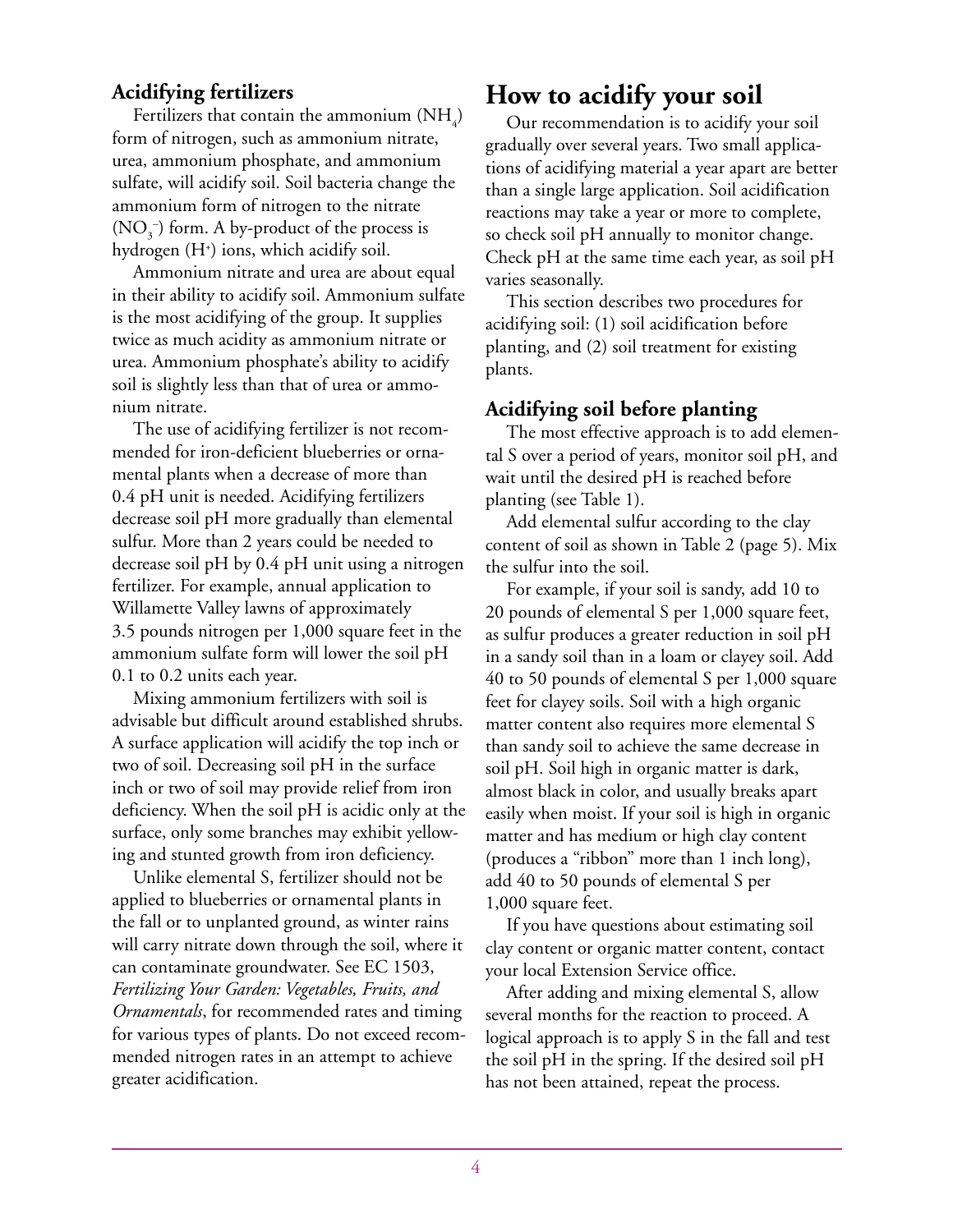## **Estimating the amount of clay in your soil**

Moisten approximately  $\frac{1}{4}$  cup of soil so that the moist soil forms a coherent ball. Add water gradually until the soil has a consistency similar to pie dough, wood filler, or play-dough. The soil should not be runny or stick to your hand. Make a ball with the soil. The length of a soil "ribbon" will express the clay content of the soil. The soil "ribbon" should be about  $\frac{1}{6}$  inch thick. To make a soil "ribbon," press the soil down and forward with your thumb, rolling it across your index finger. Repeat the pushing/rolling action until the ribbon breaks. Consult Table **2** to estimate the amount of clay from the length of the ribbon.

|                         | Percent clay      | <b>Amount</b> of<br>elemental S<br>to add |                                                                           |
|-------------------------|-------------------|-------------------------------------------|---------------------------------------------------------------------------|
| Length of soil "ribbon" | in soil           | $(lb/1,000 \text{ sq ft})$                | <b>Comments</b>                                                           |
| Approximately 3 inches  | More than 40      | $40$ to 50                                | Very plastic and sticky<br>when moistened to cake<br>frosting consistency |
| Between 1 and 3 inches  | Between 20 and 40 | $20 \text{ to } 40$                       | Slightly sticky when<br>moistened to cake<br>frosting consistency         |
| Approximately 1 inch    | Less than 20      | 10 to 20                                  | May feel gritty from sand<br>or smooth from high silt<br>content          |

#### **Table 2.—Soil acidification with sulfur based on clay content of soil.**

Many homeowners cannot wait more than a year for soil to be acidified before planting. In this case, the best option is to apply elemental S in the fall and plant in the spring. If you decide to plant before the pH has been lowered sufficiently, however, you may need to treat the root zone of individual plants after they are established (see below).

Do not try to speed the process by applying more than the recommended amount of sulfur. Applying too much sulfur can cause soil pH to decrease so much that some elements in the soil become toxic to plants.

#### **Acidifying the soil for existing plants**

If existing shrubs or trees are suffering from pH-induced chlorosis, you can acidify a small part of the root zone. The plant then can obtain nutrients from this area. This procedure can be performed any time of the year, but fall is best.



*Figure 3.—When acidifying soil for an existing plant, dig holes around the drip line of the plant.*